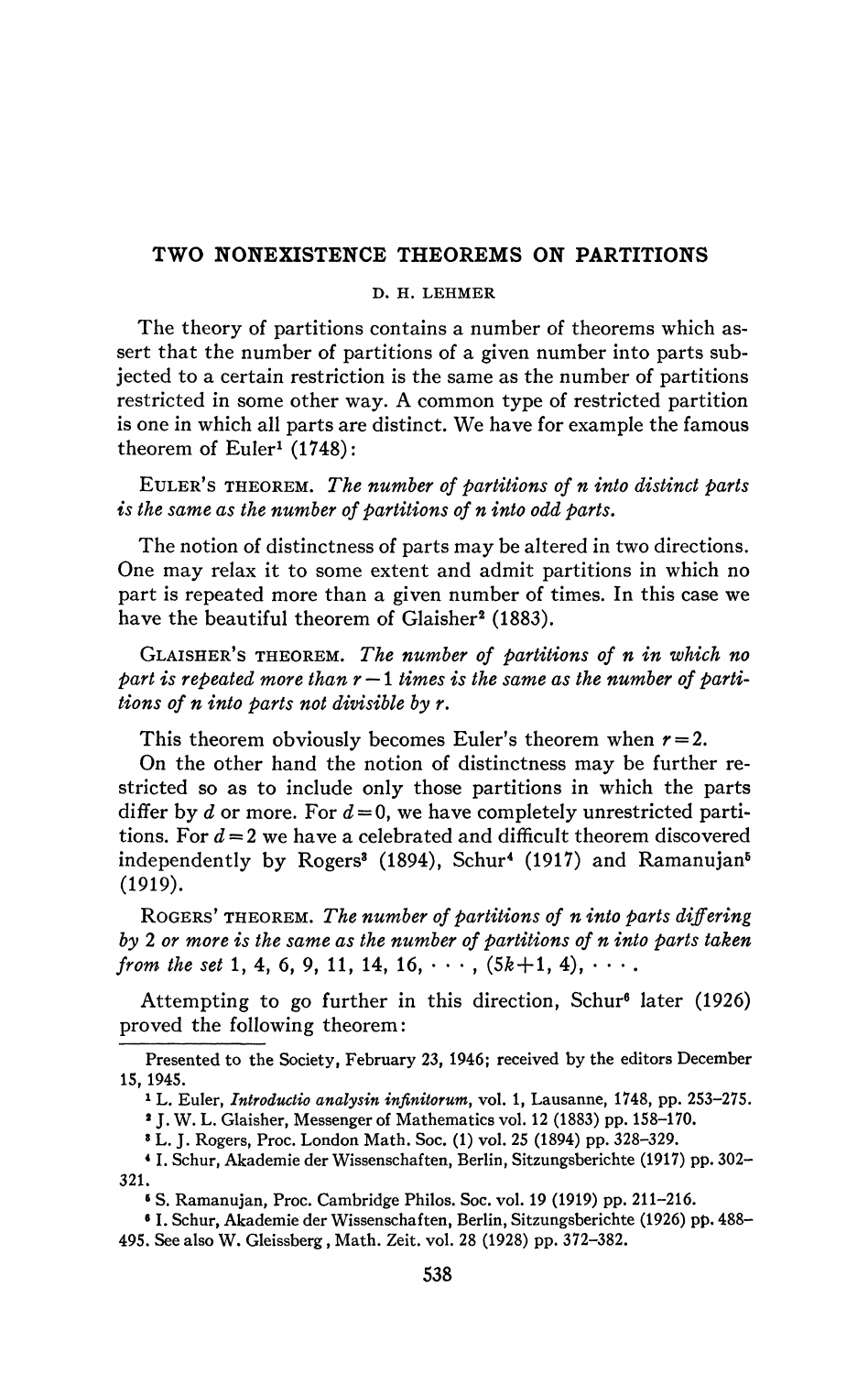SCHUR'S THEOREM. *The number of partitions of n into parts which differ by* 3 *or more, and such that parts divisible by* 3 *differ by at least* 6, *is the same as the number of partitions of n into parts taken from the set*   $1, 7, 13, 19, 25, 31, 37, \cdots$ ,  $(6k+1), \cdots$ 

The above theorems have corresponding analytical formulations. If we denote by  $q_d(n)$  the number of partitions of *n* into parts differing by *d* or more, then Euler's and Rogers' theorems can be written :

(1)  

$$
\sum_{n=0}^{\infty} q_1(n) x^n = \sum_{s=0}^{\infty} \frac{x^{s(s+1)/2}}{(1-x)(1-x^2)\cdots(1-x^s)}
$$

$$
= \prod_{r=1}^{\infty} (1-x^{2r-1})^{-1} = \prod_{r=1}^{\infty} (1+x^r)
$$

and

(2)  

$$
\sum_{n=0}^{\infty} q_2(n) x^n = \sum_{s=0}^{\infty} \frac{x^{s^2}}{(1-x)(1-x^2)\cdots(1-x^s)}
$$

$$
= \prod_{r=0}^{\infty} (1-x^{5r+1})^{-1} (1-x^{5r+4})^{-1}.
$$

As a matter of fact, (1) and (2) include rather more than is stated in the theorems, namely the facts that  $q_1(n)$  and  $q_2(n)$  are generated by the sums over *s*. They suggest also the well known<sup>7</sup> case due to Euler in which  $d = 0$ , so that  $q_0(n) = p(n)$ , the number of unrestricted partitions of *n:* 

$$
(3) \quad \sum_{n=0}^{\infty} p(n) x^n = \sum_{s=0}^{\infty} \frac{x^s}{(1-x)(1-x^2)\cdots(1-x^s)} = \prod_{\nu=1}^{\infty} (1-x^{\nu})^{-1}.
$$

The first parts of (1), (2) and (3) are special cases of a general generating identity

(4) 
$$
\sum_{n=0}^{\infty} q_d(n) x^n = \sum_{n=0}^{\infty} \frac{x^{s+ds(s-1)/2}}{(1-x)(1-x^2)\cdots(1-x^s)}
$$

which is proved in Theorem 1. As for the products in  $(1)$ ,  $(2)$ , and (3), we show in Theorems 2 and 3 that no further examples exist *;*  that is, that neither of the identities

$$
\sum q_d(n)x^n = \prod_{\nu=1}^{\infty} (1-x^{a_{\nu}})^{-1} \qquad (d \neq 0, 1, 2),
$$

**<sup>7</sup> See for instance Hardy and Wright,** *Introduction to the theory of numbers,* **Oxford, 1938, chap. 19, where also can be found proofs of Euler's and Rogers' theorems.**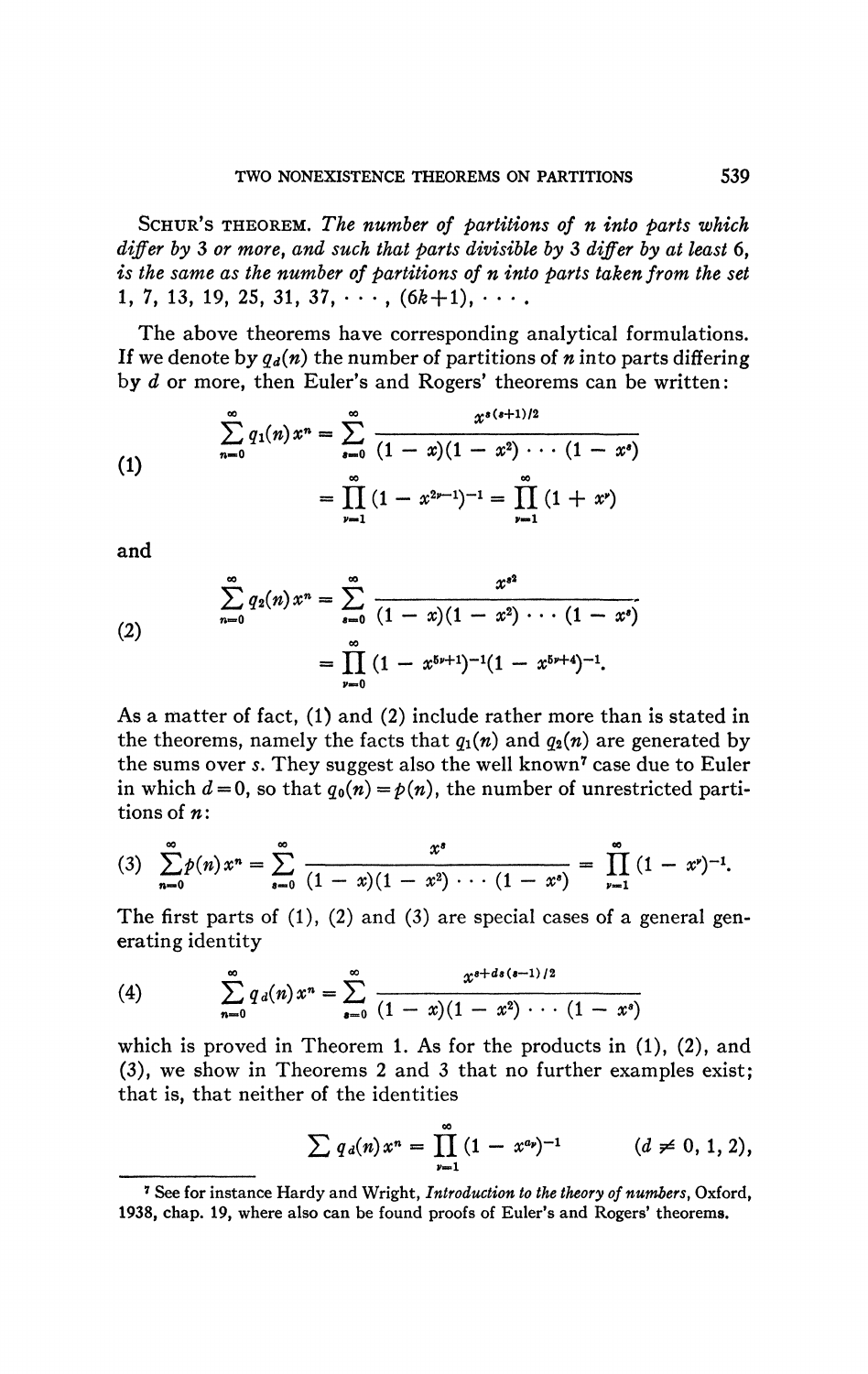540 **D. H. LEHMER** [June

$$
\sum q_d(n)x^n = \prod_{\nu=1}^{\infty} (1 + x^{a_{\nu}}) \qquad (d \neq 1)
$$

can hold, no matter what set of distinct *a's* is chosen. In particular this means that no more theorems like those of Euler and Rogers are possible. In commenting on (2), P. A. MacMahon<sup>8</sup> points out that  $q_2(n)$  is also the number of partitions of *n* in which each part is at least equal to the number of parts. For the general *d* there exists a corresponding second interpretation of  $q_d(n)$ . If d is even,  $q_d(n)$  is the number of partitions of *n* into parts greater than  $(s-1)d/2$ , where s is the number of parts. For  $d$  odd,  $q_d(n)$  is the number of partitions of  $2n$  into parts greater than  $1 + (s - 1)d$  and having the same parity as  $s - 1$ . The case  $d = 2$  is certainly the most elegant one. However for *d>0* such sets of parts depend on s and so such partitions are not of the kinds considered in Theorems 2 and 3.

THEOREM 1. Let  $q_d(n)$  denote the number of partitions of n into parts *differing by d or more; then* 

$$
\sum_{n=0}^{\infty} q_d(n) x^n = \sum_{s=0}^{\infty} \frac{x^{s+d s (s-1)/2}}{(1-x)(1-x^2)\cdots (1-x^s)}.
$$

PROOF. The following graphical proof may be given. Any partition of the sort enumerated by  $q_d(n)$  may be represented graphically by a series of rows of dots or "nodes," each row representing a part. Thus the following figure represents the case of the partition  $15+10+5+2$ of 32 into parts differing by three or more.



A line passing just below the last node in the first column having a slope of  $1/d$  divides the graph into a triangle or "head" and an irregular "tail." Graphs of this kind may be classified by the number of their rows or parts. It is clear that the number of nodes in the head of a graph of *s* rows is the polygonal number

$$
s + d(s - 1) + d(s - 2) + \cdots + d = s + d(s - 1)s/2
$$

of order  $d+2$ . The  $n - \lfloor s + ds(s-1)/2 \rfloor$  nodes in the tail may be translated to the right so as to form a "regular" graph which, when read by columns, gives a partition of  $n - \left[s + ds(s-1)/2\right]$  into parts not

**<sup>\$</sup> P. A. MacMahon,** *Combinatorial analysis,* **vol. 2, Cambridge, 1916.**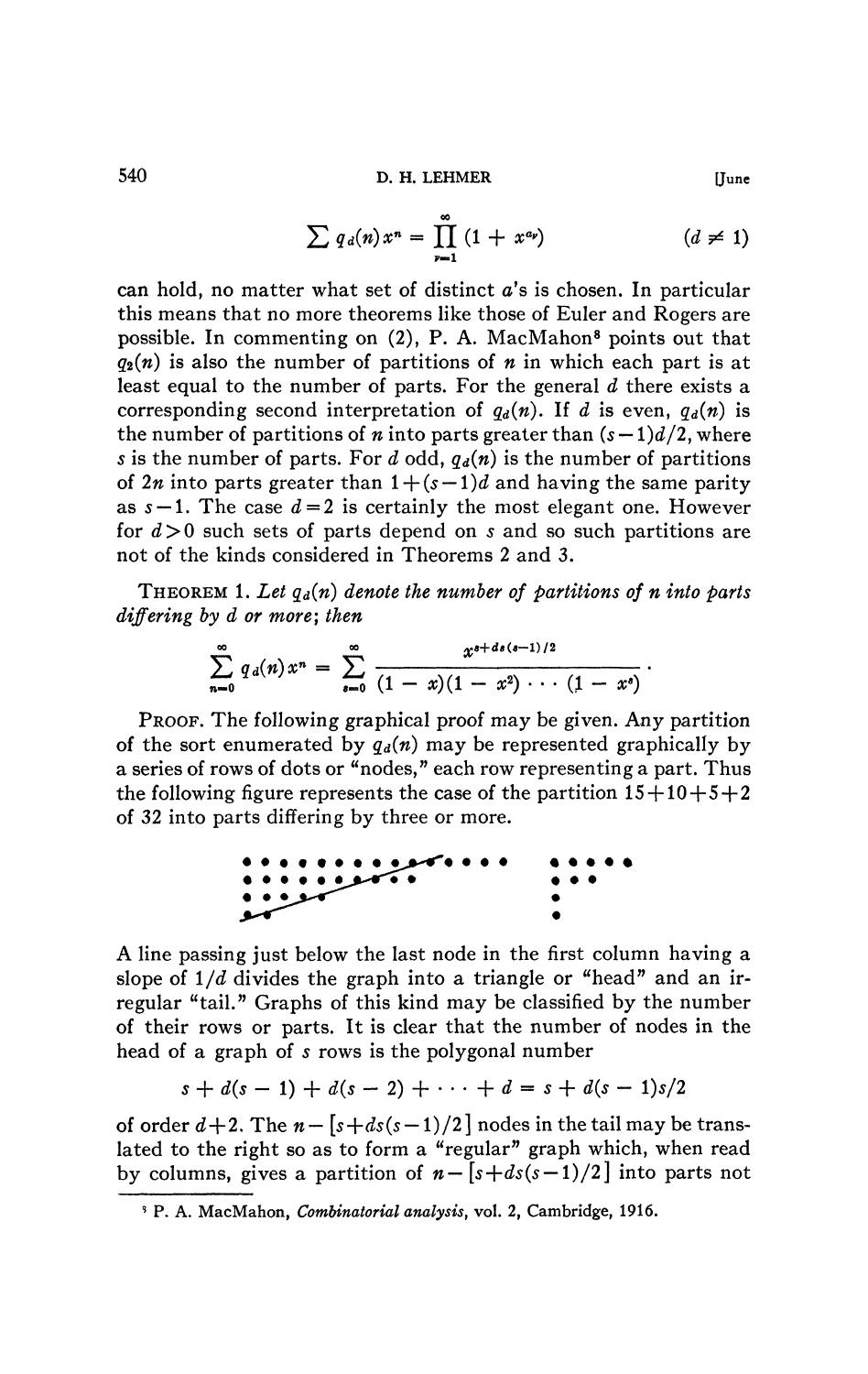exceeding *s.* Conversely, one may start with a graph of such a partition and, by translating the rth row  $(r-1)d$  spaces to the left for  $r=1, 2, \dots$ , s and affixing the head of s rows, produce a graph of a partition of *n* into parts differing by *d* or more. Hence we may write

(5) 
$$
q_d(n) = \sum_{s=0}^{\infty} p_s(n - s - ds(s - 1)/2)
$$

where  $p_s(m)$  denotes the number of partitions of m into parts not greater than *s*,  $p_0(m) = 0$  for  $m > 0$ ,  $p_s(0) = 1$ . If we define  $p_s(m)$  to be zero for  $m < 0$  we have, as is well known,<sup>7</sup> the generating function

(6) 
$$
\sum_{m=-\infty}^{\infty} p_s(m) x^m = \frac{1}{(1-x)(1-x^2)\cdots(1-x^s)}.
$$

Multiplying (5) by  $x^n$  and summing over  $n$  we have, in view of (6)<sup>,</sup>

$$
\sum_{n=0}^{\infty} q_d(n) x^n = \sum_{s=0}^{\infty} x^{s+d_s(s-1)/2} \sum_{n=0}^{\infty} p_s(n-s-ds(s-1)/2) x^{n-s-d_s(s-1)/2}
$$

$$
= \sum_{s=0}^{\infty} \frac{x^{s+d_s(s-1)/2}}{(1-x)(1-x^2)\cdots(1-x^s)},
$$

which proves the theorem.

We now proceed to prove two nonexistence theorems.

THEOREM 2. The number  $q_d(n)$  of partitions of n into parts differing *by d or more is not equal to the number of partitions of n into parts taken from any set S of integers whatsoever, except when*  $d = 0, 1, or 2$ *.* 

REMARKS. The exceptional case  $d = 0$  is trivial since S is in this case the set of all integers. For  $d = 1$ , the set S may be taken to be the set of all odd integers, giving us Euler's theorem. For *d* = 2 the set *S* consists of all numbers of the form  $5x + 1$ , 4  $(x = 0, 1, 2, \dots)$ , giving us Rogers' theorem. Hence we may suppose that  $d \geq 3$  in what follows.

PROOF. Suppose that the theorem is false and that there exists such a set S of integers  $a_1 < a_2 < a_3 < \cdots$  for  $d \geq 3$ ; then by Theorem 1 we would have

(7)  

$$
\prod_{\nu=1}^{\infty} (1-x^{a_{\nu}})^{-1} = \sum_{s=0}^{\infty} \frac{x^{s+d_{s}(s-1)/2}}{(1-x)(1-x^{2})\cdots(1-x^{s})}
$$

$$
= \frac{1}{1-x} + \frac{x^{d+2}}{(1-x)(1-x^{2})}
$$

$$
+ \frac{x^{3d+3}}{(1-x)(1-x^{2})(1-x^{3})} + \cdots
$$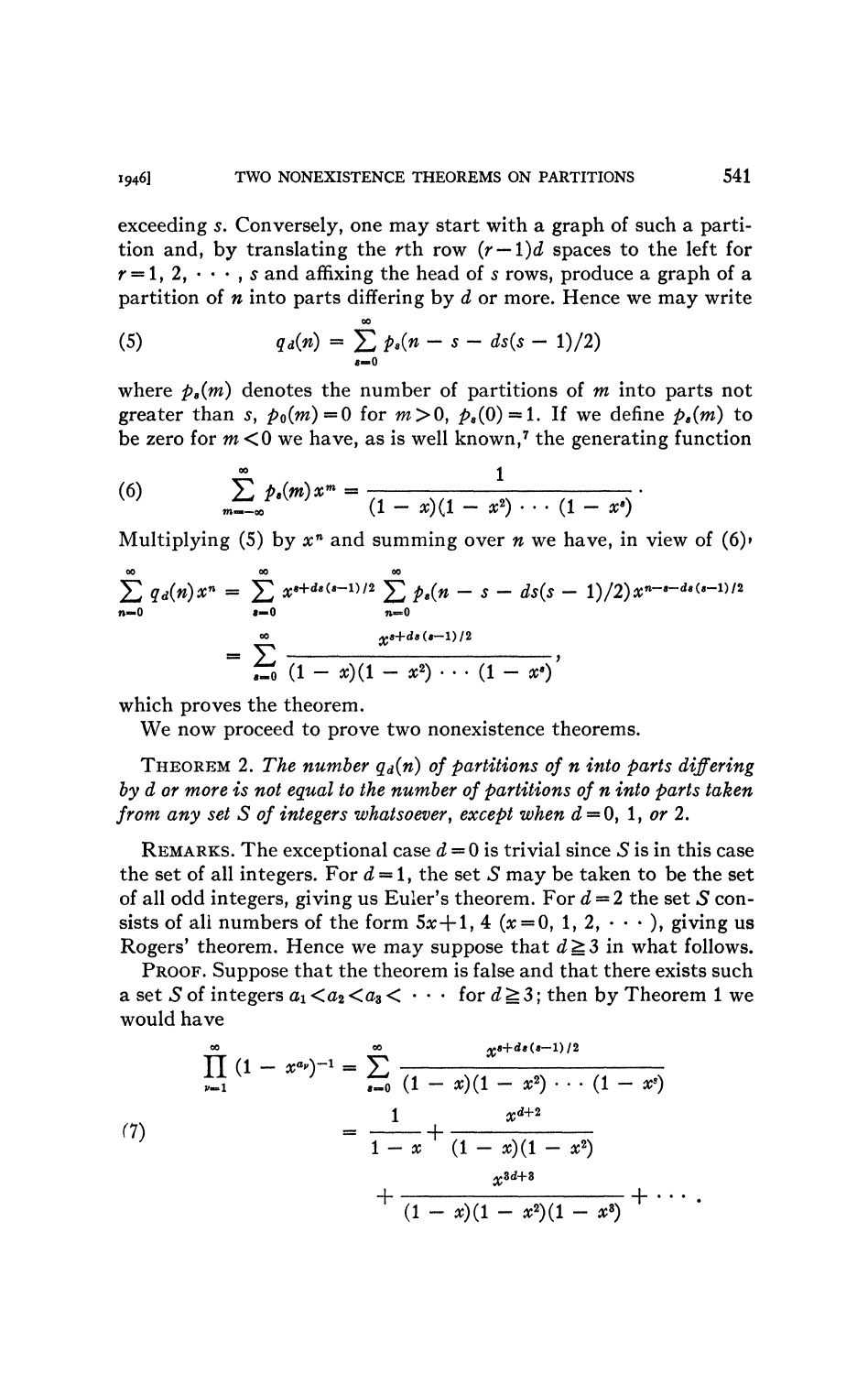Therefore  $a_1 = 1$ . Multiplying (7) by  $1 - x$  we have

(8) 
$$
\prod_{\nu=2}^{\infty} (1-x^{a_{\nu}})^{-1} = 1 + \frac{x^{d+2}}{1-x^2} + \frac{x^{3d+3}}{(1-x^2)(1-x^3)} + \cdots
$$

Hence  $a_2 = d + 2$ . Multiplying (8) by  $(1 - x^{d+2})$  we have

(9)  

$$
\prod_{\nu=3}^{\infty} (1-x^{\alpha_{\nu}})^{-1} = 1 - x^{d+2} + \frac{x^{d+2}}{1-x^2} - \frac{x^{2d+4}}{1-x^2} + \frac{x^{3d+3}}{(1-x^2)(1-x^3)} + \cdots
$$

If *d* is odd the coefficient of  $x^{2d+4}$  on the right of (9) is seen to be -1. This contradicts the fact that the product on the left, when expanded in powers of *x,* has non-negative coefficients. Hence *d* must be even. In this case the right-hand member of (9) simplifies so that we have

(10) 
$$
\prod_{\nu=3} (1-x^{a_{\nu}})^{-1} = 1 + x^{d+4} + x^{d+6} + \cdots + x^{2d+2} + x^{3d+3} + x^{3d+6} + \cdots
$$

$$
+ x^{3d+6} + x^{3d+6} + \cdots
$$

Hence  $a_3 = d+4$ , and since  $a_r + a_\mu > 2a_3 = 2d+8$  we can conclude that  $a_4 = d+6$ ,  $a_5 = d+8$ ,  $\cdots$ ,  $a_{d/2+2} = 2d+2$ . Multiplying both sides of (10) by the corresponding factors we have

(11) 
$$
\prod_{\nu=3+d/2} (1-x^{\alpha_{\nu}})^{-1} = \prod_{\lambda=4}^{d+2} (1-x^{d+\lambda})(1+x^{d+4}+x^{d+6}+\cdots + x^{2d+2}+x^{3d+3}+x^{3d+5}+x^{3d+6}+\cdots).
$$

We now consider the coefficient of  $x^{2a+8}$  on both sides of (11). Since  $d$ is even,  $3d+3 \neq 2d+8$  and  $d \geq 4$ , so that  $2d+8 < 3d+5$ . Therefore the coefficient of  $x^{2a+8}$  on the right of (11) is  $-1$ . As before this contradicts the fact that the coefficients on the left are non-negative. Hence we have the theorem.

THEOREM 3. The number  $q_d(n)$  of partitions of n into parts differing *by d or more is not equal to the number of partitions of n into distinct parts taken from any set S of integers whatsoever, except when*  $d = 1$ *.* 

REMARKS. The theorem for  $d=0$  is obvious since the first mentioned partitions are, in this case, unrestricted and hence more numerous than any other kind of partition. For  $d=1$ , the exception is of course necessary but trivial since in this case  $S$  may be taken as the set of all integers. Hence we are interested in proving the theorem for  $d \ge 2$ .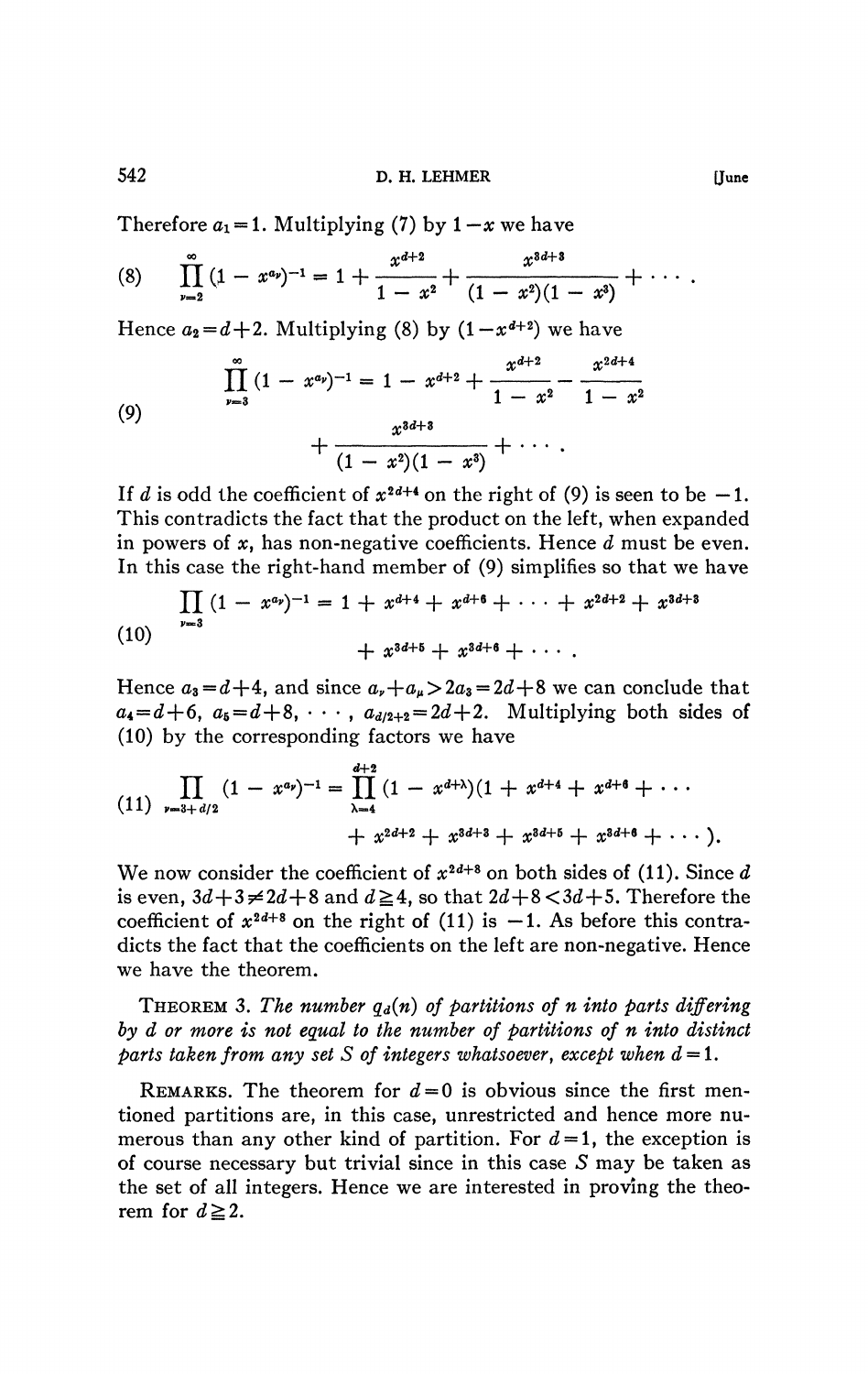PROOF. Suppose the theorem to be false and let *S* exist consisting of the integers  $a_1 < a_2 < a_3 < \cdots$ . Then comparing the generating functions of the two kinds of partitions described in the theorem we have, by Theorem 1,

(12) 
$$
\prod_{\nu=1} (1+x^{\alpha_{\nu}}) = \frac{1}{1-x} + \frac{x^{d+2}}{(1-x)(1-x^2)} + \frac{x^{3d+3}}{(1-x)(1-x^2)(1-x^3)} + \cdots
$$

Therefore  $a_1 = 1$ . Multiplying both sides of (12) by  $1-x$  we have

$$
(13) (1-x2)\prod_{\nu=2} (1+x^{\alpha_{\nu}})=1+\frac{x^{d+2}}{1-x^2}+\frac{x^{3d+3}}{(1-x^2)(1-x^3)}+\cdots.
$$

Let  $\lambda$  be defined by

(14) 
$$
2^{\lambda-1} < d + 2 \leq 2^{\lambda}.
$$

Since the coefficients of  $x^k$  on the right of (13) vanish for  $0 < k < d+2$ we must have  $a_2 = 2$ ,  $a_3 = 2^2$ ,  $a_4 = 2^3$ ,  $\cdots$ ,  $a_{\lambda} = 2^{\lambda - 1}$ . Hence (13) may be written

$$
(15) \ (1-x^{2^{\lambda}})\prod_{\nu>\lambda}\ (1+x^{\alpha_{\nu}})=1+\frac{x^{d+2}}{1-x^2}+\frac{x^{3d+3}}{(1-x^2)(1-x^3)}+\cdots.
$$

We now separate two cases:

*Case* 1. *d* is even. Let us compare the coefficient of  $x^{2^{\lambda}}$  on both sides of (15). Since  $3d+3>2^{\lambda}$  by (14), the coefficient of  $x^{2^{\lambda}}$  on the right of (15) is clearly  $+1$ . Since the sum of any two a's occurring in (15) is greater than  $2a_{\lambda} = 2^{\lambda}$ , the coefficient of  $x^{2^{\lambda}}$  on the left of (15) is either 0 or  $-1$ , according as one of the  $a<sub>r</sub>$  has the value 2<sup> $\lambda$ </sup> or not. In either case a contradiction exists disposing of Case 1.

*Case* 2. *d* is odd and greater than or equal to 3. In this case the powers of *x* occurring on the right of (15) are the odd powers from  $x^{d+2}$  to  $x^{3d+2}$ . Hence  $x^{2d}$  does not appear on the right. Since the sum of two *a*'s on the left exceeds 2<sup>x</sup>, one of these *a*'s must be 2<sup>x</sup>. Setting the corresponding factor  $1+x^2$  outside the product sign and developing the rest in powers of *x* we have

(16)  

$$
(1-x^{2\lambda+1})\left(1+\sum_{\nu>\lambda}\sum_{a,\nu\neq 2\lambda}x^{a_{\nu}}+\sum_{\mu>\nu>\lambda,a_{\mu}\neq 2\lambda\neq a_{\nu}}x^{a_{\nu}+a_{\mu}}+\cdots\right)
$$

$$
=1+\frac{x^{d+2}}{1-x^2}+\frac{x^{3d+3}}{(1-x^2)(1-x^3)}+\cdots.
$$